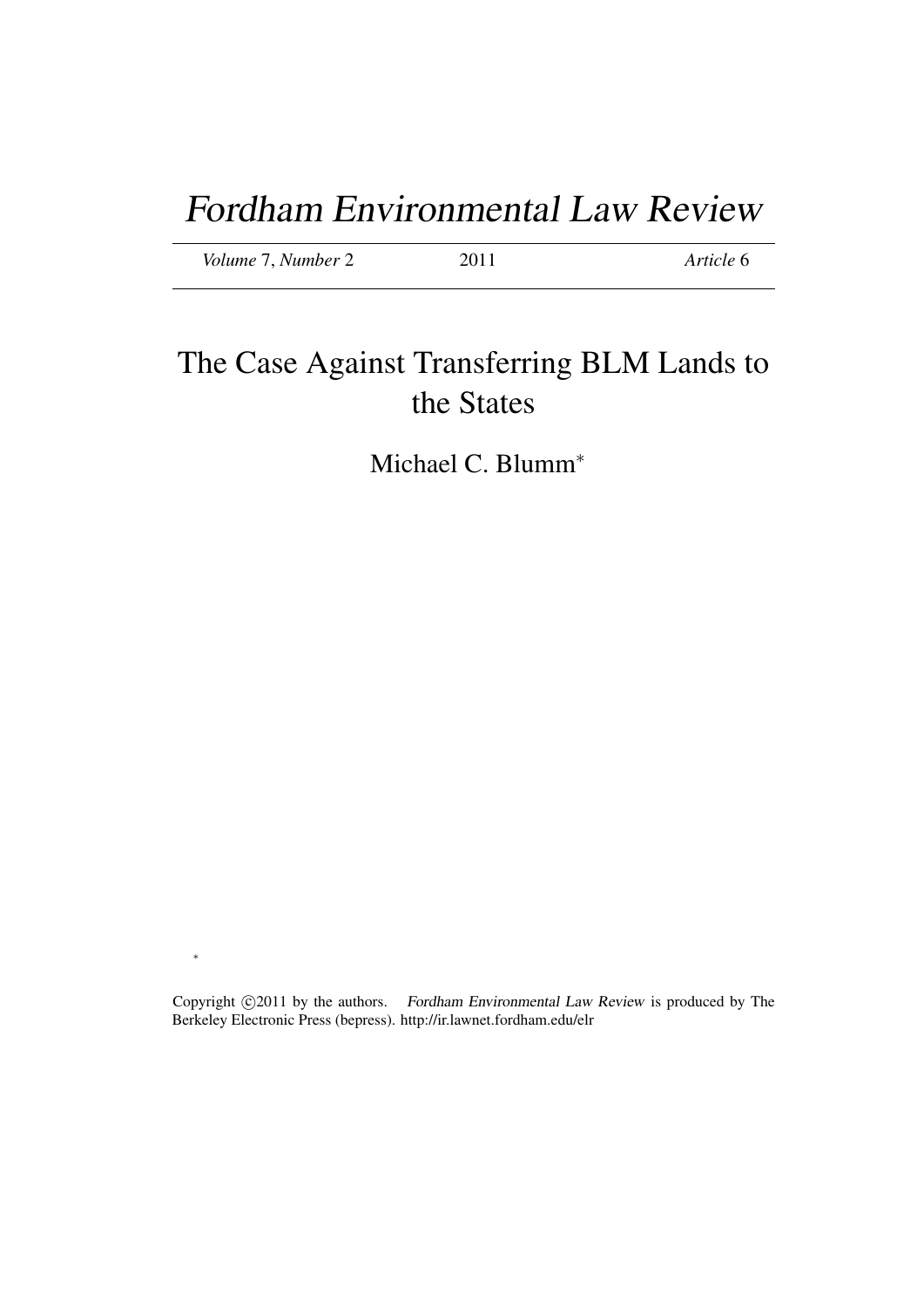# **ESSAY**

# **THE CASE AGAINST TRANSFERRING BLM LANDS TO THE STATES**

## *Michael C. Blumm\**

**T** he Republican revolution's rush to deregulate environmental **1** resources—witnessed thus far by slashing agency budgets,<sup>1</sup> restricting agency enforcement,<sup>2</sup> and exempting developments from environmental laws<sup>3</sup>—may soon include a serious effort to transfer control over the 270 million acres of federal lands administered by the Bureau of Land Management ("BLM") to the states. Two bills in the 104th Congress, House Bill 2032<sup>4</sup> and Senate Bill 1031,<sup>5</sup> would authorize states to demand the wholesale transfer of BLM lands located within their boundaries. Both bills present an all-ornothing option: a state may choose to acquire all of the BLM lands or none of them, but may not choose to acquire just a portion of them.<sup>6</sup>

This effort to de-federalize the public lands is perhaps the result of an adverse reaction within the ranching community and, to a lesser extent, the timber and mining communities to the

4. H.R. 2032, 104th Cong., 1st Sess. (1995).

- 5. S. 1031, 104th Cong., 1st Sess. (1995).
- 6. H.R. 2032 § 1(c); **S.** 1031 § I(c).

**<sup>\*</sup>** Professor of Law, Northwestern School of Law of Lewis **&** Clark College; Director, Northwest Water Law and Policy Project. The author would like to thank Patrick Ebbet, **J.D. 1995,** Northwestern School of Law of Lewis **&** Clark College, for his research assistance.

*<sup>1.</sup> See GOP Budget* Cuts *Diluting Environmental Protection, Democrats Say,* CHI. TRIB., Feb. 27, 1996, at 9; Gary Lee, *GOP Environmental Tactics Scored,* WASH. **POST,** Feb. 27, 1996, at A17.

<sup>2.</sup> *GOP Budget Cuts, supra* note 1, at 9; Lee, *supra* note 1, at A17.

*<sup>3.</sup> See* William Neikirk, *Empowerment Zones Hit a Wall,* **CHI.** TRIB., July 27, 1995, at 1 (discussing exemptions from federal environmental laws to promote revitalization of inner cities).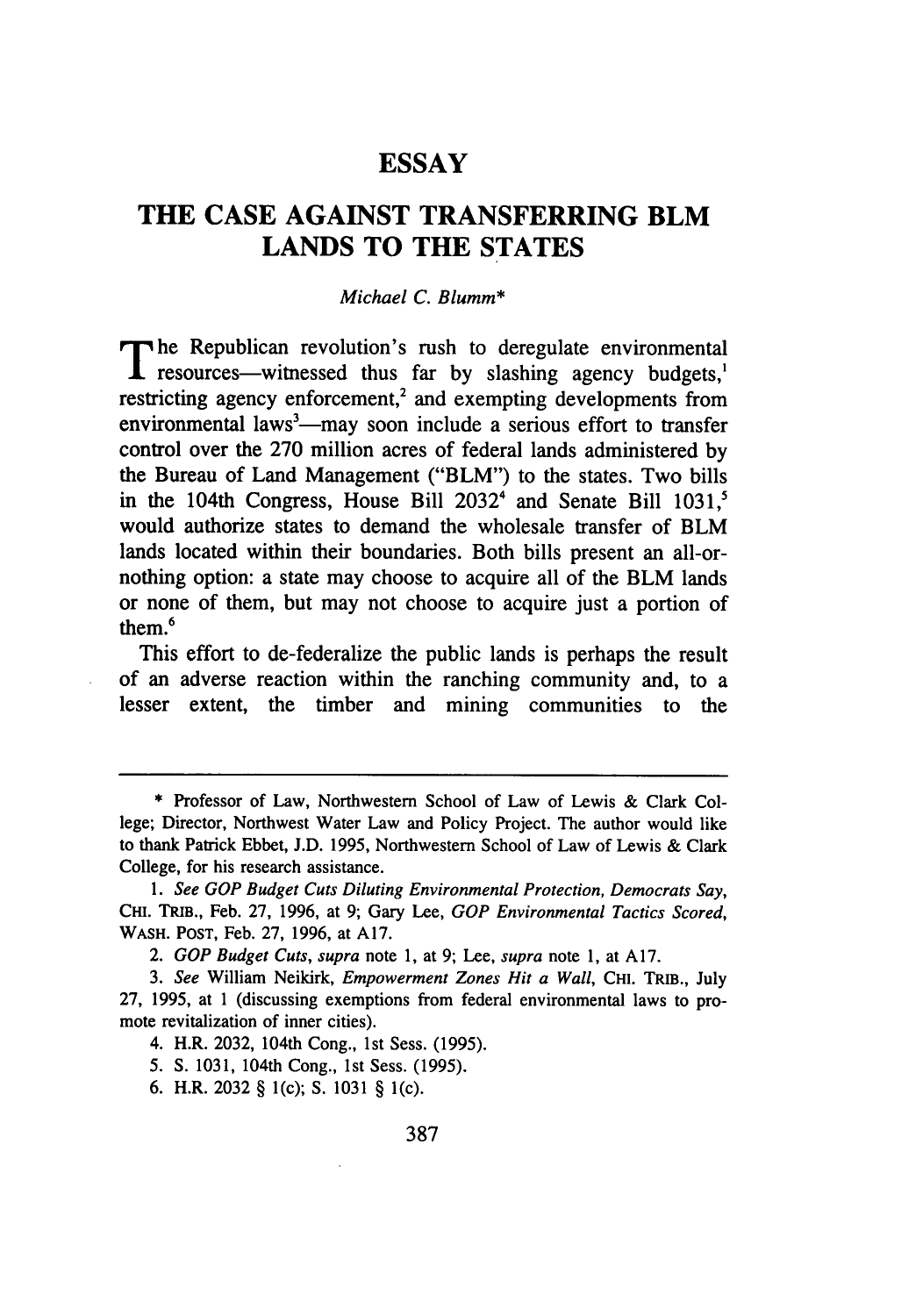# 388 *FORDHAM ENVIRONMENTAL LAW JOURNAL* [Vol. VII

implementation of federal environmental laws.<sup>7</sup> About 160 million of the 270 million acres of BLM lands are currently subject to grazing permits.' Grazing permitees have come to rely on their grazing allotments as if they were their private property,<sup>9</sup> even though the 1934 Taylor Grazing  $Act^{10}$  expressly declared that a grazing permit conveyed no property rights." As a result of this reliance, graziers are particularly vulnerable to land-use changes resulting from plans submitted in compliance with the Federal Land Policy and Management  $Act<sub>1</sub><sup>12</sup>$  the environmental evaluations required by the National Environmental Policy  $Act$ ,<sup>13</sup> and the consultation process mandated by the Endangered Species Act.'<sup>4</sup> Transfer of BLM lands to the states would be a convenient way to eliminate these requirements and put an end to what some in the ranching community have called the federal government's "war on the West."<sup>15</sup>

The combatants in this new war, which include members of the so-called "wise use" movement<sup>16</sup> and the "county supremacy"

7. *See, e.g.,* Timothy Egan, *In Battle Over Public Lands, Ranchers Push Public Aside,* N.Y. TIMES, July 21, 1995, at **Al.**

*8. See* GEORGE CAMERON COGGINS ET **AL.,** FEDERAL PUBLIC LAND **AND** RE-SOURCES LAW **688 (3d** ed. **1991).**

*9. See Storm Over Rangelands,* WASH. TIMES, Feb. **19, 1996,** at **A22** (discussing the case of a Nevada rancher who claims that his federal grazing permit confers a private property right based on nineteenth century state law).

**10.** 43 **U.S.C.** §§ 315-315r **(1988).**

**11.** 43 **U.S.C.** § *315b. See* United States v. Fuller, 409 **U.S. 488,** 494 **(1973)** (federal government does not have to pay "permit value" when condemning private ranch lands because grazing permit is not a compensable property interest).

12. 43 **U.S.C.** §§ **1701-1784 (1988 &** Supp. V 1993). For plan requirements, see *id.* § **1712.**

**13.** 42 **U.S.C.** §§ 4321-4370 **(1988 &** Supp. V **1993).** An environmental impact statement must be prepared pursuant to 42 **U.S.C.** § 4332(2)(C). *See also 40* C.F.R. pt. 1502 **(1995)** (requiring preparation of environmental impact statements); 40 C.F.R. § 1501.3 (1995) (stating when a federal agency should prepare an environmental assessment).

14. 16 **U.S.C.** §§ 1531-1544 **(1998 &** Supp. V **1993).** Section 1536(a) requires inter-agency consultation and cooperation.

**15.** *See, e.g.,* Timothy Egan, *Campaigns Focus on 2 Views of West,* N.Y. **TIMES,** Nov. 4, 1994, at **A29.**

16. *See* Keith Schneider, *Landowners Unite in Battle Against Regulators,* N.Y. TIMES, Jan. 9, 1995, at **Al.** The "wise use" movement is funded in large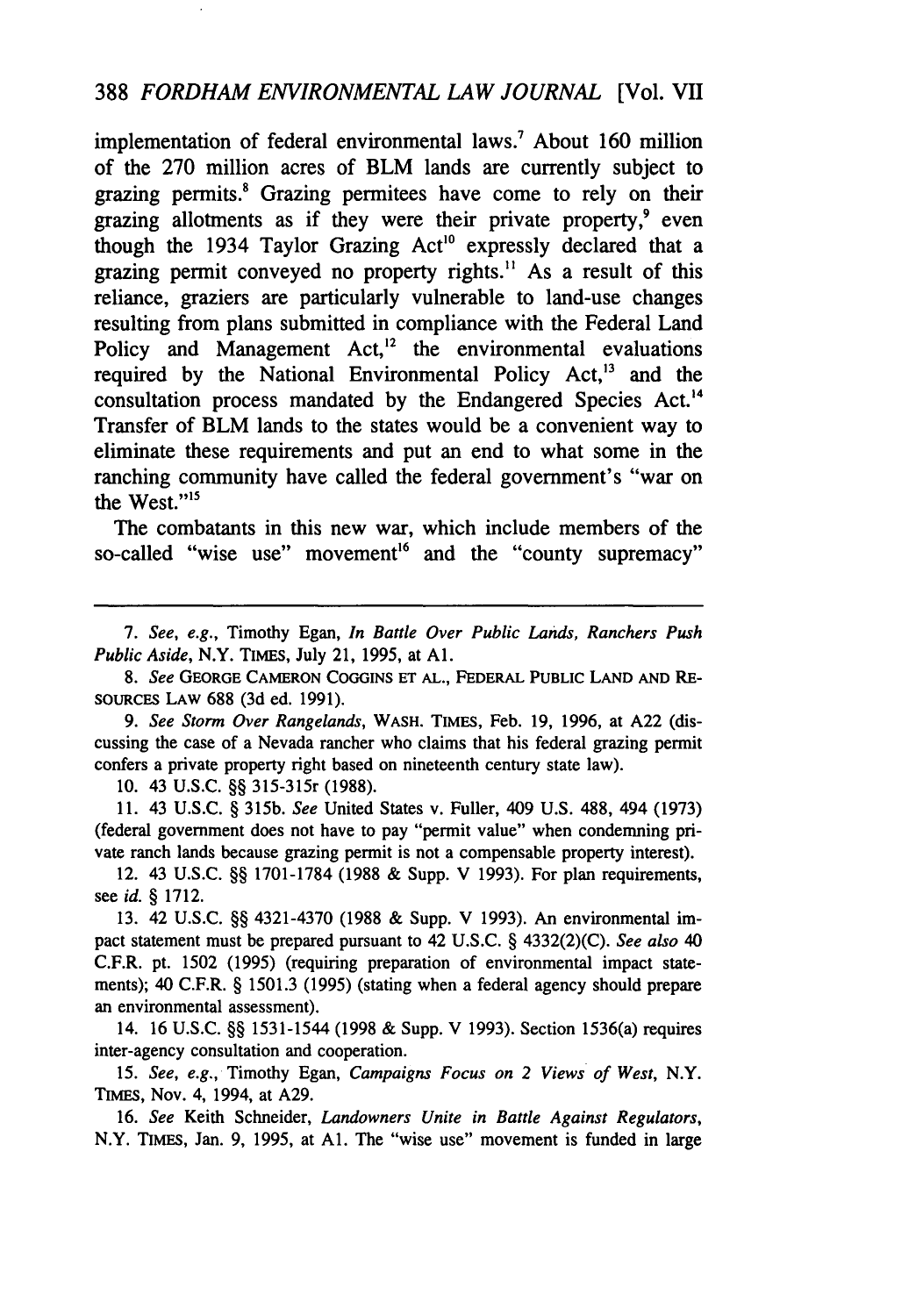movement,<sup>17</sup> are latter day "sagebrush rebels."<sup>18</sup> These rebels gained prominence in the late 1970s, when President Carter and his Democratic administration newly implemented several federal environmental laws.<sup>19</sup> Successor administrations made clear that

measure by mining companies. *Id*. For a general discussion of the "wise use" movement, see Rene Erm II, *The "Wise Use" Movement: The Constitutionality of Local Action on Federal Lands Under the Preemption Doctrine,* 30 IDAHO L. REV. 631 (1993-1994).

17. The "county supremacy" movement has recently gained notoriety in the dispute over Nye County ordinances which assert that the federal government does not, in fact, own BLM administered lands. *See* Timothy Egan, *Court Puts Down Rebellion Over Control of Federal Land,* N.Y. TIMES, March 16, 1996, at **Al.** A district court in Nevada has virtually eliminated all hopes of the "county supremacy" movement to gain control of BLM lands absent congressional approval. United States v. Nye County, Nevada, No. CV-S-95-00232, slip op. (D. Nev. March 14, 1996). Contrary to the position of the county supremacists, the court ruled that "the United States owns and has the power and authority to manage and administer **...** public lands **...."** *Id.*

For an account of the Nye County controversy, see Erik Larson, *Unrest in the West; Welcome to Nevada's Nye County, Whose Angry Residents are Spearheading the Region's Charge Against Washington,* TIME, Oct. 23, 1995, at 52. *See also* Gary Poole, *Hold It! This is My Land! Led By Commissioner Dick Carver, Nevada's Nye County is Now Ground Zero in the West's War Against the U.S. Government,* L.A. **TIMES,** Dec. 3, 1995, Magazine, at 28.

18. Dave Abelson, Comment, *Water Rights and Grazing Permits: Transforming Public Lands Into Private Lands,* 65 U. COLO. L. REV. 407, 409 (1994); Theodore Blank, *Grazing Rights on Public Lands: Wayne Hage Complains of a Taking,* 30 IDAHO L. REV. 603, 605 n.5 (1993-1994). *But cf* Harvey M. Jacobs & Brian W. Ohm, *Statutory Takings Legislation: The National Concept, the Wisconsin and Minnesota Proposals,* 2 WIs. **ENVTL.** L.J. 173, 183 (1995) (stating that wise users and county supremacists are not latter day sagebrush rebels).

For a description of the "sagebrush rebellion," see Bruce Babbitt, *Federalism and Environmental Law: An Intergovernmental Perspective on the Sagebrush Rebellion,* 12 ENVTL. L. 847, 848 (1982) (Mr. Babbitt is currently Secretary of the Interior). The sagebrush rebellion unsuccessfully sought to turn federal lands over to the states in the 1970s. Jon Christensen, *As a Way of Life Vanishes, a 'Revitalization' Movement Arises in the West,* BALT. **SUN,** May 3, 1995, at 19A.

19. *See* John D. Leshy, *Unraveling the Sagebrush Rebellion: Law, Politics, and Federal Lands,* 14 U.C. DAVIS L. REV. 317 (1980).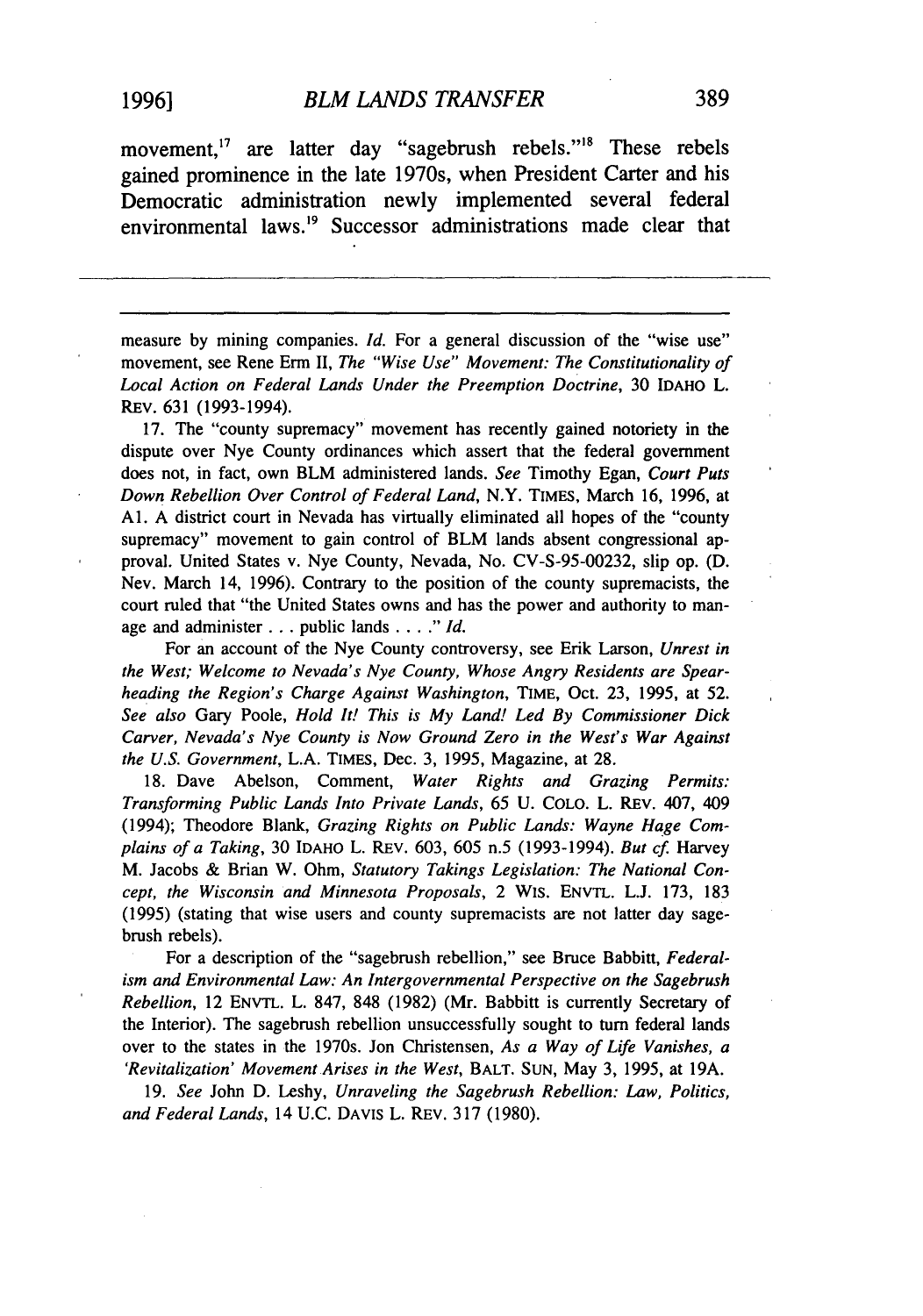they would assume an approach more favorable to existing commodity users.<sup>20</sup>

More than a decade later, the sagebrush rebels are back as "wise users" or "county supremacists," and have apparently convinced many legislators that the federal presence is costly to local communities.<sup>21</sup> This is in spite of the evidence that annual family income in rural counties with public lands is about \$2,000 higher than in counties without public lands. $22$  This Essay suggests that there are several reasons why Congress should reaffirm the role of the federal government in public land management.

## 1. Non-Market Values

The BLM lands contain values which are not subject to accurate market pricing. As of January 1995, there were some 622 wilder-' ness study areas containing over 20 million acres on BLM lands.<sup>23</sup> Moreover, as of 1992, BLM had designated 524 of these sites, embracing more than 8.7 million acres, as "areas of critical environmental concern."24 There is reason to believe that the natural, historic, cultural, and "existence" values of these areas would be sacrificed by states in the pursuit of market-oriented commodity production.25

<sup>20.</sup> For a discussion of the Reagan Administration's policies, see Robin E. Folsom, Comment, *Executive Order 12,630: A President's Manipulation of the Fifth Amendment's Just Compensation Clause to Achieve Control Over Executive Agency Regulatory Decisionmaking,* 20 B.C. ENVTL. AFF. L. REv. 639, 644-54 (1993).

<sup>21.</sup> *See* Abelson, *supra* note 18, at 409; Schneider, *supra* note 16, at **Al.**

<sup>22.</sup> UNITED STATES DEP'T OF AGRICULTURE, ECON. RES. SERV., BULL. No. 710, UNDERSTANDING RURAL AMERICA (1995).

<sup>23.</sup> Telephone Interview with Rob Hellie, Wilderness Staff, Bureau of Land Management, Washington, D.C. (Mar. 6, 1996).

<sup>24.</sup> Telephone Interview with Cheryl McCaffrey, State Office Botanist for Bureau of Land Management in Oregon and Washington (Oct. 12, 1995).

<sup>25.</sup> *See* Melissa A. Heath, Note, *A Tidelands Trust for Georgia,* 17 GA. L. REv. 851, 877 (1983) (discussing the case of a state court's approval of a lease of nearly 25,000 acres of land for phosphate mining despite the implication of non-market values); Valerie Richardson, *On Western Range, BLM is Hated Federal Regulator,* WASH. TIMES, Oct. 15, 1995, at **Al.**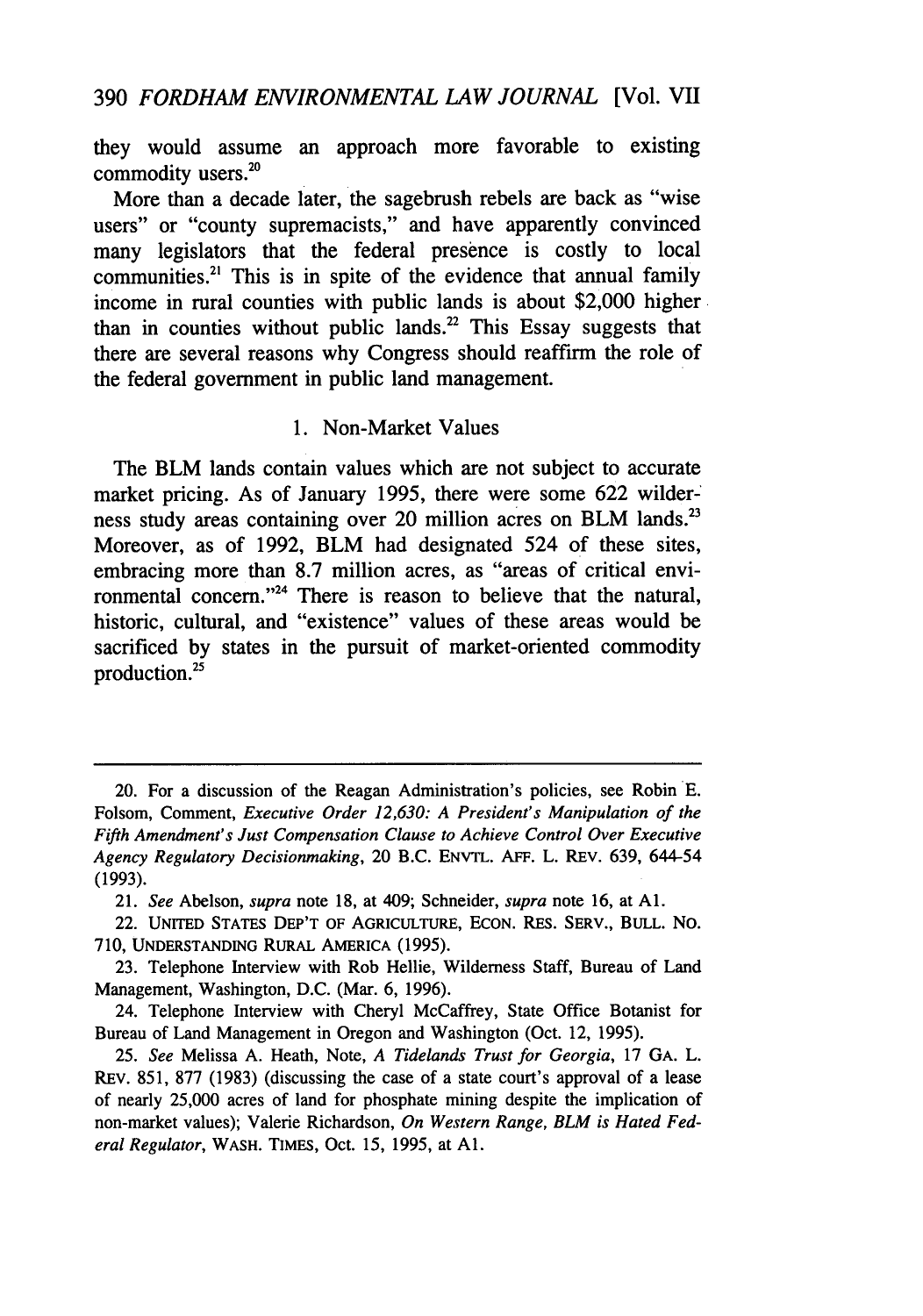#### 2. Access

One of the great advantages of federal ownership is that it affords the public access to the lands for a variety of recreational activities. $^{26}$  In 1994, the public made more than 65 million visits to BLM lands for hunting, fishing, camping, and other leisure activities.27 Residents of Michigan and Massachusetts, for example, have the same right of access to BLM lands located in Western states as residents of those states.<sup>28</sup> Devolution to the states could threaten this access, effectively creating monopoly rights.

# 3. Scientific Expertise

The federal government possesses large advantages over individual states in terms of its ability to marshall scientific expertise.<sup>29</sup> The federal government, for example, has been collecting ecological data throughout the upper Columbia Basin in an effort to rationalize federal land management east of the Cascades.<sup>30</sup> This effort, which the Republican Congress threatens to de-authorize,<sup>31</sup> should be contrasted with state land management efforts, which are characterized by a general lack of systematic, scientific planning.<sup>32</sup>

27. *BLM Report Cites Rewards From Public Lands,* PR NEWSWIRE, July 31, 1995, *available in* LEXIS, NEWS Library, CURNWS File.

28. *Hearings, supra* note 26.

29. *See* Gary D. Meyers, *Old-Growth Forests, the Owl, and Yew: Environmental Ethics Versus Traditional Dispute Resolution Under the Endangered Species Act and Other Public Lands and Resources Laws,* 18 B.C. ENVTL. **AFF.** L. REv. 623 (1991) (reviewing the ecological and other scientific bases for listing the owl as an endangered species).

30. *See also* Scott Sonner, *Columbia Basin Environmental Study Vital to Wildlife, Forest Chief Says,* OREGONIAN, Feb. 18, 1996, at D2.

31. *See* H.R. 1977, 104th Cong., 1st Sess. § 314 (1995).

32. Mark Borkowski, *Scenic Landscape Protection Under the Police Power,* 22 B.C. **ENVTL.** AFF. L. REv. 697, 726 (1995).

<sup>26.</sup> *See To Transfer the Lands Administered by the Bureau of Land Management to the State in Which the Lands Are Located: Hearings on H.R. 2032 Before the Subcomm. on Nat'l Parks, Forests and Lands,* 104th Cong., 1st Sess. (1995) [hereinafter *Hearings]* (statement of Bonnie R. Cohen, Assistant Secretary-Policy, Management and Budget, U.S. Department of the Interior) (stating that H.R. 2032 would limit access to public lands for recreational visits), *available in* WESTLAW, US TESTIMONY Database, Aug. 1, 1995.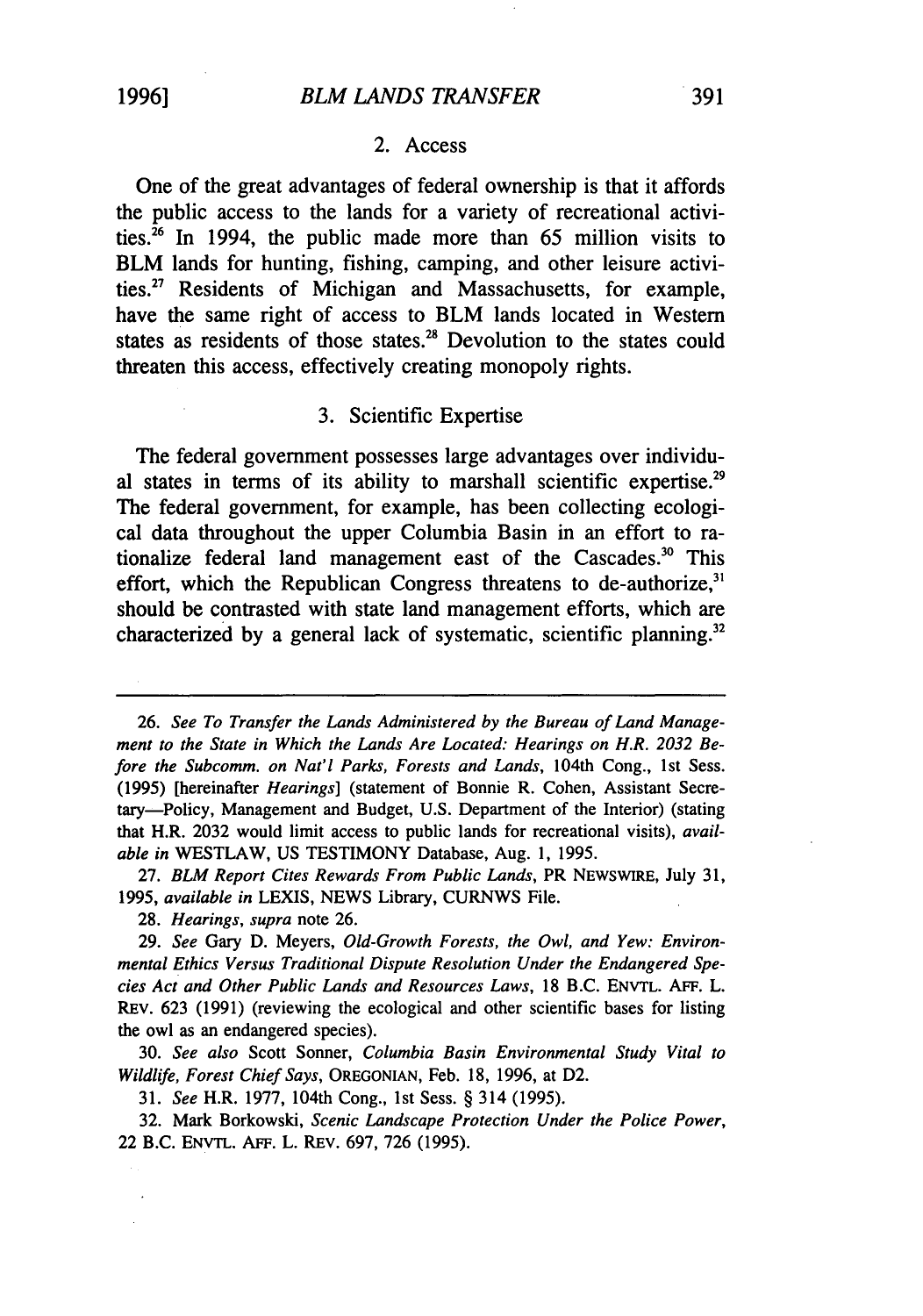Most Western states have yet to complete an inventory of the public lands within their borders.<sup>33</sup>

# 4. Limited Jurisdiction

There is an inherent incongruity between state boundaries and the dimensions of watersheds and biodiversity concerns.<sup>34</sup> Political boundaries have seldom been drawn to reflect ecological realities.35 In fact, political boundaries are typically drawn at the middle of a waterbody, effectively bisecting a watershed.<sup>36</sup> State control of public lands would ensure fragmented management, making a large part of ecosystem management extrajurisdictional, or "external," to the state.<sup>37</sup>

## 5. Public Choice Theory

Limited boundaries are not the only reason why state control of public lands would increase environmental costs. Federal control of public lands has been justifiably criticized for allowing well-organized commodity users—ranchers, miners, timber companies—to dominate public land decision making.38 Public choice political theory predicts that small, well-organized groups will capture decision making, allowing these groups to capture "economic rents" and pass the costs on to the unorganized, but more numerous public.<sup>39</sup> While this "capture by the organized" describes much federal land decision making, it would reign without restraint if the individual

37. *Id.*

38. *See* Michael C. Blumm, *Public Choice Theory and the Public Lands: Why Multiple Use Failed,* 18 HARV. ENVTL. L. REv. 405 (1994).

<sup>33.</sup> Melinda Bruce & Teresa Rice, *Controlling the Blue Rash: Issues and Trends in State Land Management,* 29 LAND & WATER L. REV. 1, 35 (1994).

<sup>34.</sup> *See* Robert B. Keiter, *Conservation Biology* and *the Law: Assessing the Challenges Ahead,* 69 CHi.-KENT L. REv. 911, 920-22 (1994).

<sup>35.</sup> *See Columnist Cries Wolf on Predators in Yellowstone Park,* WASH. TIMES, Apr. 11, 1992; Roger K. Lewis, *Shaping the City,* WASH. **POST,** Mar. 17, 1990.

<sup>36.</sup> Robert W. Adler, *Addressing Barriers to Watershed Protection, 25* ENVTL. L. 973, 992 (1995).

<sup>39.</sup> *Id.* at 415-22. For a definition of "economic rents," see Linz Audain, *The Economics of Law Related Labor V: Judicial Careers, Judicial Selection, and an Agency Cost Model of the Judicial Function,* 42 AM. U. L. REv. 115, 146 (1992).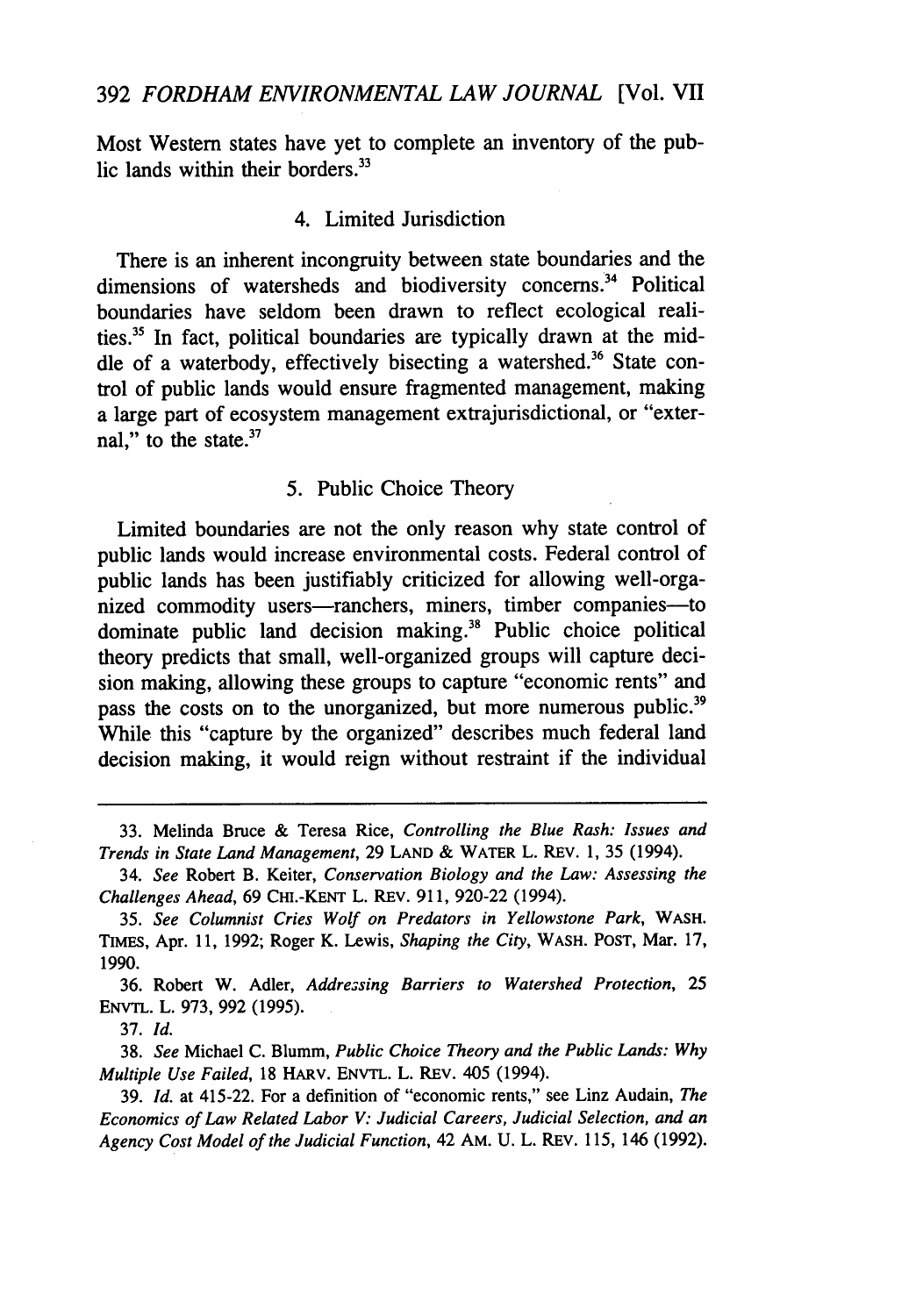states were the decision makers. $40$  The current management of state-owned lands may foreshadow state management of BLM lands. A recent study found a "numbing sameness" in state landmanagement techniques, characterized by a general failure to obtain fair market value for the use of the land, persistent underfunding of management, and high environmental costs.<sup>41</sup>

Current state land management in Oregon, viewed by many to be a progressive state, $42$  is instructive. The Oregon Land Board recently rescinded a policy that had allowed the leasing of state rangelands to the highest bidder.<sup>43</sup> The Board replaced that policy with a more restrictive one, limiting participation in the program to ranchers only, despite the prospect of reduced revenues for the state school fund.<sup>44</sup> Further, implementation of the State's Forest Practices Act<sup>45</sup>—under which the State has approved the liquidation of nearly all ancient forests on non-federal land<sup>46</sup>—will now be constrained by a 1996 amendment.<sup>47</sup> This amendment limits environmental protection to measures that do not result in more than a ten percent reduction in the volume or value of timber harvests.<sup>48</sup> James Madison warned, two centuries ago, that "special interests" exerted a greater influence at the state than the federal level.<sup>49</sup> His insight has certainly proved to be true in the field of land management.

*40. See* Blumm, *supra* note 38, at 417-18 (describing how "political activity would be dominated by small special interest groups engaging in rent-seeking at the expense of the public").

41. Bruce & Rice, *supra* note 32, at 22-26.

42. *Forestry Data Network Due,* OREGONIAN, May 5, 1993, at **Cl.**

43. *Land Board Rejects Selling Large Areas of State Rangeland,* OREGONIAN, Dec. 13, 1995, at D13.

44. OR. ADMIN. R. 141-110.010 to 141-110.170 (1995); *see also* Kathleen Kreller, *State Land Board Dumps Policy Requiring Bids for Grazing Land,* ORE-GONIAN, June 14, 1995, at B4.

45. OR. REV. STAT. §§ 527.610 to 527.770 (1995).

46. OR. REV. STAT. § 527.707.

47. OR. H.B. 3485, 68th Leg., Special Sess. § 17(2)(a) (1996).

48. *Id.*

49. THE FEDERALIST No. **10** (James Madison); *see* Cass R. Sunstein, *Interest Groups in American Public Law,* 38 **STAN.** L. REv. 29 (1985).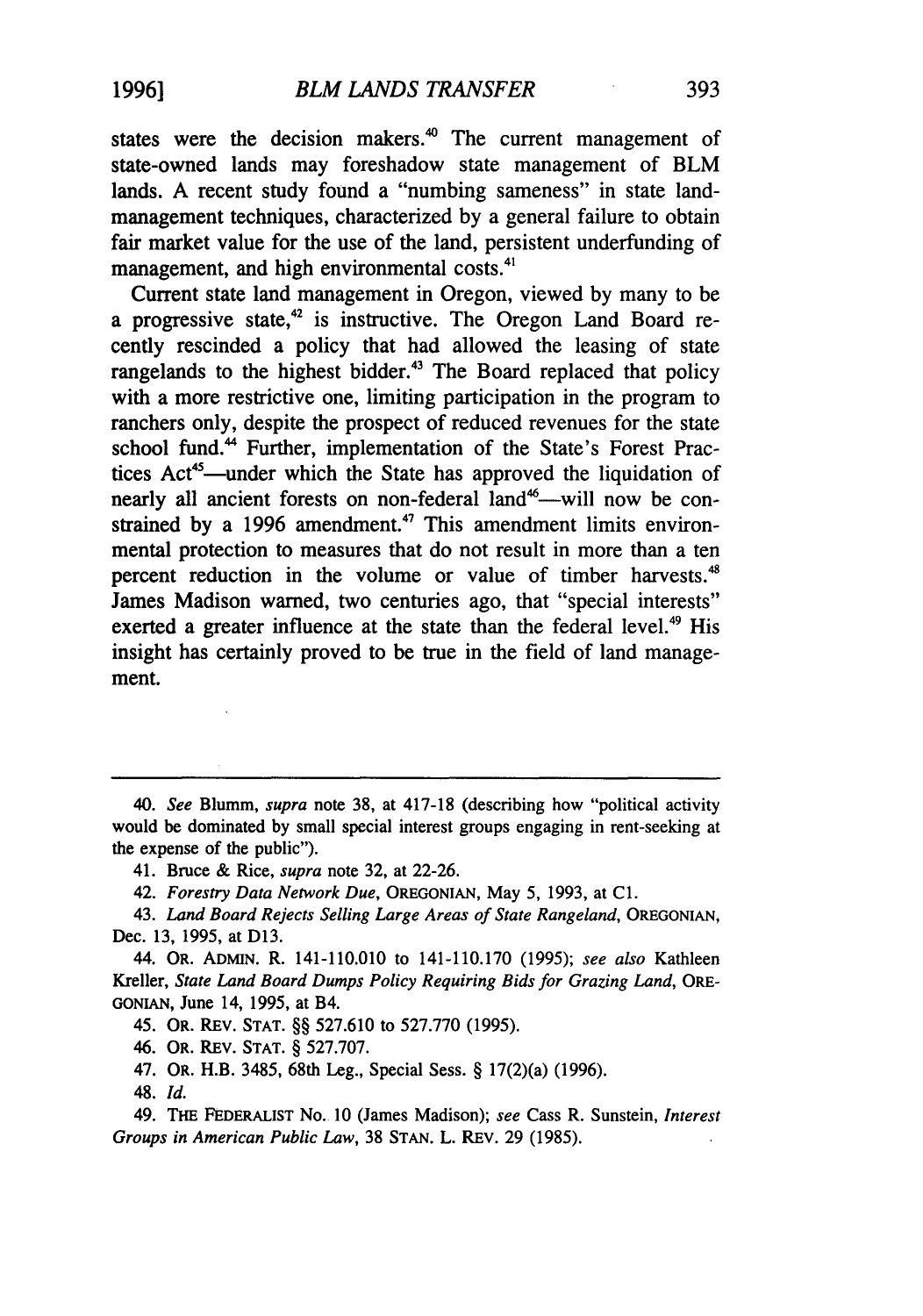# 6. Public Participation

One unavoidable result of transferring BLM lands to the states will be the loss of public participatory rights.<sup>50</sup> Virtually no state makes citizen access to administrative and judicial appeals as readily available as does the federal government.<sup>51</sup> Reduced opportunities to appeal will inevitably lead to reduced opportunities for meaningful participation in the administrative process.

### 7. Nationhood

Life in America in the twentieth century is characterized by strong centrifugal forces. As Congress "de-federalizes" entitlement programs<sup>52</sup> and slashes the federal role in a host of social service<sup>53</sup> and regulatory programs,<sup>54</sup> very little remains that binds us together as a nation. We vote in only one national election and, even then, actually vote just for state presidential electors; through the 14th Amendment,<sup>55</sup> we enjoy the protections of the Bill of Rights against state government actions;<sup>56</sup> and we all own a share of the federal lands. The federal lands are important symbols of our nationhood, and we should be extremely reluctant to deprive our children and future generations of their inheritance. The economic, environmental, and psychic costs will not only be substantial, they will be irreversible.

<sup>50.</sup> *See* 43 U.S.C. § 1739(e) (requiring public participation in planning and managing public lands). For a definition of "public participation rights," see David J. Abell, *Exercise of Constitutional Privileges: Determining Abuse of the First Amendment-Strategic Lawsuits Against Public Participation,* 47 **SMU** L. REv. **95,** 101 (1993).

<sup>51.</sup> For a discussion of the breadth of federal appeal procedures, see 1 GEORGE CAMERON COGGINS & ROBERT L. GLICKSMAN, PUBLIC NATURAL RE-SOURCES LAW §§ 7-8 (1995).

<sup>52.</sup> *See, e.g., Lawmakers Pushing Hard For a Softer Bill; Welfare Bill Goes After Deadbeat Parents,* SALT LAKE TRIB., Mar. 24, 1995, at **Al.**

<sup>53.</sup> *See, e.g., id.*

*<sup>54.</sup> See, e.g.,* Gary Lee, *Compromising on Clean Air Act; Under Republican Pressure, EPA Reduces Enforcement Efforts,* WASH. POST, Feb. 21, 1996, at **Al.** 55. U.S. CONST. amend XIV.

<sup>56.</sup> Mark Tushnet, *Constitutional Interpretation, Character, and Experience,* 72 B.U. L. REv. 747, 753 (1992).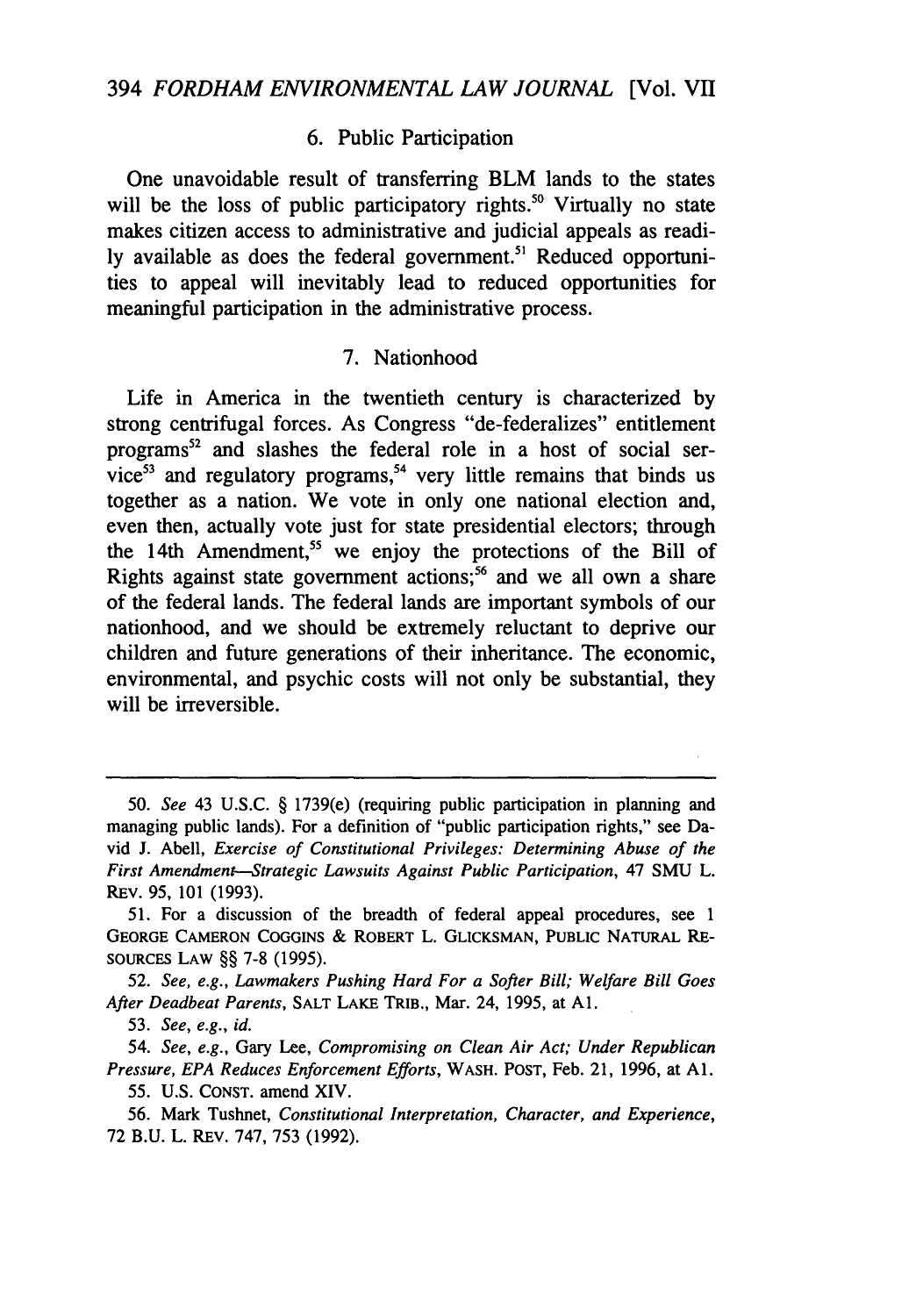More than a hundred years ago, a similar proposal to de-federalize Indian reservations was enacted by a reform-minded Congress.<sup>57</sup> The reformers claimed that dismantling the traditions of communal land ownership would transform the Natives into productive agrarians.<sup>58</sup> Unfortunately, the chief result of the Dawes Act of 1887 was a loss of nearly two-thirds of the Indian land base to the white settlers and a steady decline in the quality of the native standard of living.<sup>59</sup> The fragmentation of ownership created by the Dawes Act has turned the management of reservation lands into a jurisdictional nightmare. $60$  That Act's reforms proved disastrous to their intended beneficiaries.<sup>61</sup> Regrettably, recognition of the failures of the Dawes Act did not mean that its effects could be reversed.

I submit that congressional de-federalization of the BLM lands will result in the destruction of wilderness, the loss of public access, a decline in science-based management, fragmented jurisdiction, increased environmental costs, a reduction in public participation, and an irretrievable loss of national heritage lands. The costs of losing some 270 million acres of the national estate—fully three times the amount of land de-federalized by the Dawes Act—will be paid not just by this or the next generation but also by generations yet unborn. These are the costs that the 104th Congress and its successors should be unwilling to pay.

<sup>57.</sup> That proposal was contained in the Dawes Act of 1887, 23 U.S.C. § 331 (1988). *See* ROBERT N. **CLINTON ET AL., AMERICAN** INDIAN LAW: **CASES AND** MATERIALS 152 (3d ed. 1991).

<sup>58.</sup> George E. Bisharat, *Land, Law, and Legitimacy in Israel and the Occupied Territories,* 43 AM. U. L. REv. 467, 484 (1994).

<sup>59.</sup> L. Scott Gould, *The Congressional Response to* Duro v. Reina: *Compromising Sovereignty and the Constitution,* 28 U.C. DAVIS L. REv. 53, 53 (1994).

<sup>60.</sup> *See* Judith Royster, *The Legacy of Allotment,* 27 ARIZ. **ST.** L.J. 1 (1995).

<sup>61.</sup> John F. Walsh, Note, *Settling the Alaska Native Claims Settlement Act,* 38 STAN. L. REv. 227, 230 (1985) (stating that the loss of the Indian land base caused by Dawes Act was "a crushing blow both to the economic hopes and to the cultural morale of the Indian people").